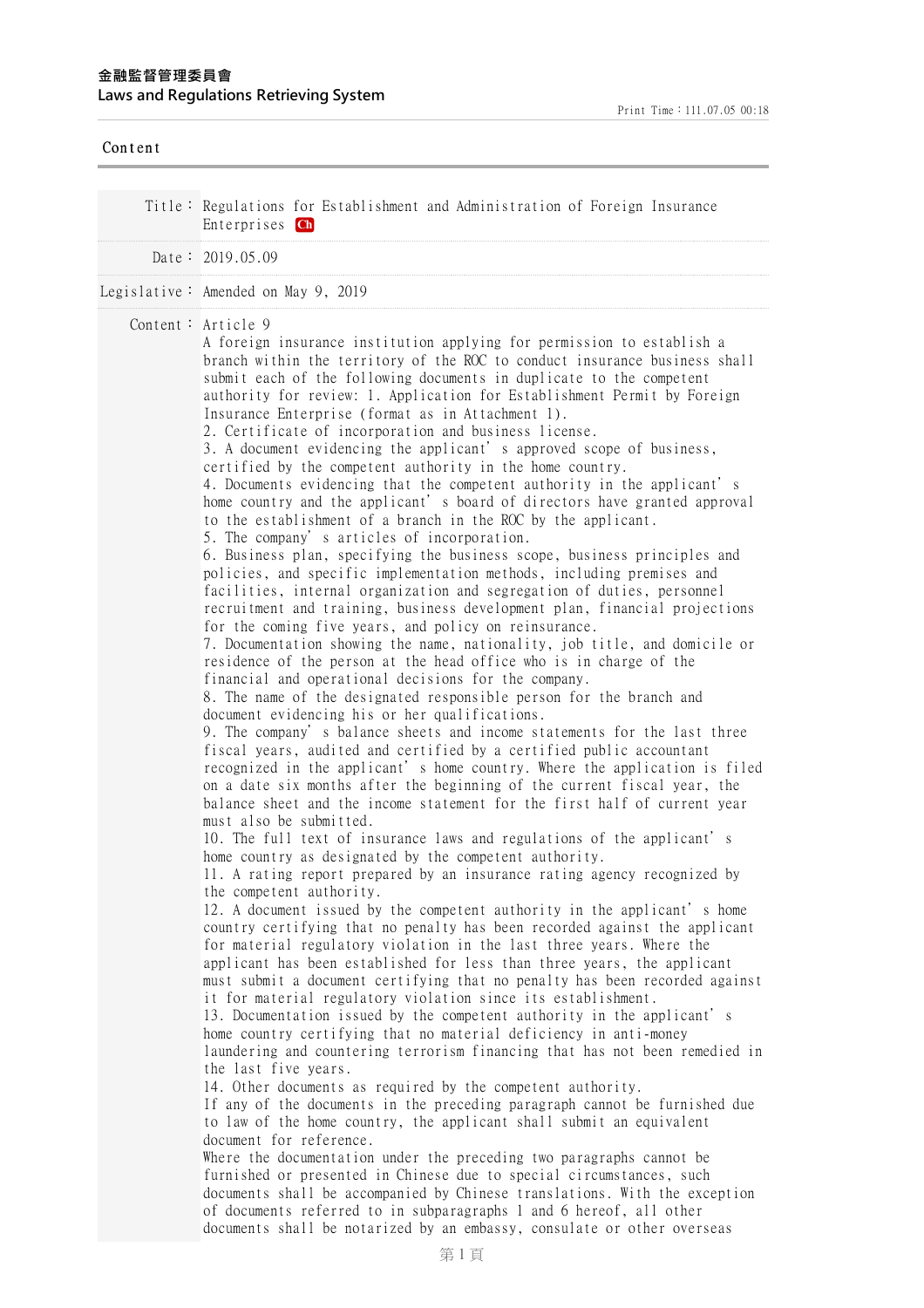representative office of the ROC.

Where the information provided in the documents under paragraph 1 or information provided elsewhere is incomplete, the application will be rejected. Where an application is returned for rectification but the applicant fails to make rectification within the time period prescribed by the competent authority, the application shall also be rejected.

## Article 10

Within three months of the day of the issuance of an establishment permit, the head office of a foreign insurance enterprise shall remit the funds to be used as working capital pursuant to Article 7, and duly apply to the Ministry of Economic Affairs for issuance of an incorporation registration of its branch. Where the enterprise fails to file with the Ministry of Economic Affairs within the time period set out in the preceding paragraph, or the Ministry of Economic Affairs does not grant approval, the competent authority may revoke its establishment permit. Notwithstanding the foregoing, before expiration of the time limit set forth in the preceding paragraph, an application may be filed with the competent authority for an extension if there is a legitimate reason; the period of extension shall be no longer

than one month, and shall be limited to one time.

## Article 11

Within three months after the head office of a foreign insurance enterprise obtains recognition from the ROC authorities and registers the incorporation of its branch, it shall pay a registration fee and license fee and furnish the following documents in duplicate in applying to the competent authority for issuance of a business license: 1. Business license application form (format as in Attachment 2). 2. Photocopy of the branch's certificate of incorporation. 3. Capital verification certificate. 4. Documentary proof that the bond required under Article 7 has been furnished. 5. Certified copy of the document granting power of attorney to the responsible person's representative. 6. A list of managerial officers, actuaries, underwriters, claims adjusters, and other key personnel, and documentary proof of their qualifications. 7. Branch operating rules and operating procedures. 8. Other documents as required by the competent authority. If the application documents in the preceding paragraph are in a foreign language, a Chinese translation shall be attached for each. Where there is legitimate reason, an application for extension of a deadline specified in paragraph 1 may be filed prior to the deadline; an extension may not be longer than three months, and shall be limited to one time. Where an extension has not been approved, the competent authority may revoke its establishment permit. The operating rules of paragraph 1, subparagraph 7 shall cover the following matters: 1. Organizational structure and department functions. 2. Staffing, management, and training of personnel. 3. Internal control system. 4. Business principles and policies. 5. Operations manual and segregation of powers and duties. 6. Other matters.

## Article 23

When the head office of a foreign insurance enterprise intends to establish a second or subsequent branch within the territory of the ROC, the branch established when it first applied for registration shall be treated as its main place of business, and the provisions of the Insurance Act and of other laws and regulations related to insurance enterprises shall apply mutatis mutandis.

## Article 24

A foreign insurance enterprise shall suspend business operations if the